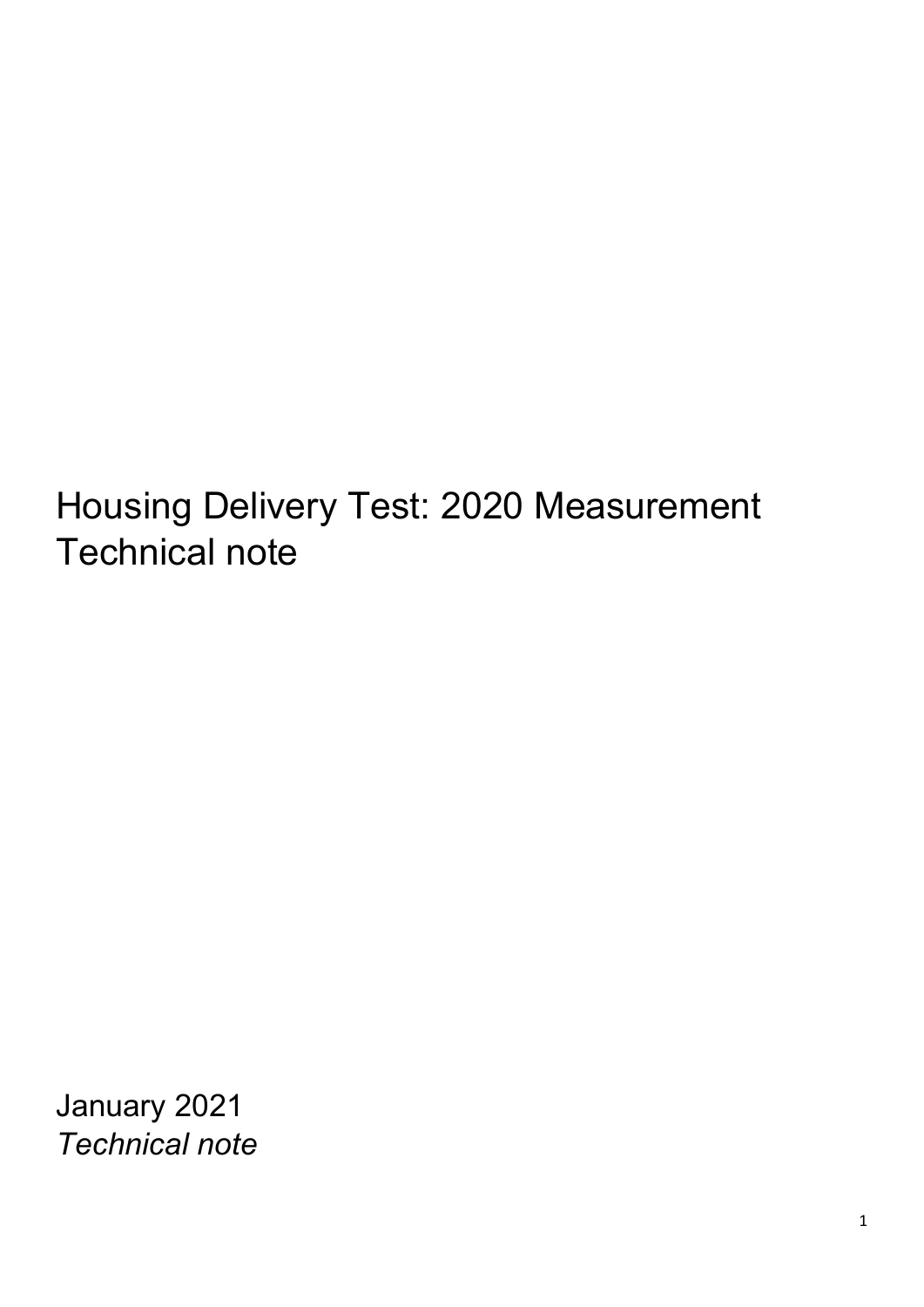# **Introduction**

This document sets out the process used to calculate the 2020 Housing Delivery Test measurement in line with the published Housing Delivery Test rulebook<sup>[1](#page-1-0)</sup>.

This document should be read alongside the Housing Delivery Test rulebook<sup>[2](#page-1-1)</sup>.

All terminology in this document mirrors that in the Housing Delivery Test rulebook.

The Housing Delivery Test measurement is published annually by the department. The Housing Delivery Test period covers the previous three financial years; in the case of the 2020 measurement, the years are 2017/18, 2018/19 and 2019/20.

The Housing Delivery Test compares the net homes delivered over three years to the homes required over the same period.

Housing Delivery Test (%)<br>Total net homes delivered over three year period  $\frac{1}{T}$   $\frac{1}{T}$   $\frac{1}{T}$   $\frac{1}{T}$   $\frac{1}{T}$   $\frac{1}{T}$   $\frac{1}{T}$   $\frac{1}{T}$   $\frac{1}{T}$   $\frac{1}{T}$   $\frac{1}{T}$   $\frac{1}{T}$   $\frac{1}{T}$   $\frac{1}{T}$   $\frac{1}{T}$   $\frac{1}{T}$   $\frac{1}{T}$   $\frac{1}{T}$   $\frac{1}{T}$   $\frac{1}{T}$   $\frac{1}{T}$   $\frac{1}{T}$ 

\**For the 2020 measurement, there is a reduction in the period for measuring total homes required – usually this would be measured over a three-year period but an 11-month period has been used for the 2019/20 monitoring year. This is to account for disruption to housing delivery and monitoring caused by restrictions announced on 23 March 2020, in response to the COVID-19 pandemic.*

The calculation uses published statistics and data collected by the department from local planning authorities, National Parks and Development Corporations for this purpose.

1

 $\overline{2}$ 

<span id="page-1-0"></span>[https://assets.publishing.service.gov.uk/government/uploads/system/uploads/attachment\\_data/file/728523/HDT\\_Meas](https://assets.publishing.service.gov.uk/government/uploads/system/uploads/attachment_data/file/728523/HDT_Measurement_Rule_Book.pdf) [urement\\_Rule\\_Book.pdf](https://assets.publishing.service.gov.uk/government/uploads/system/uploads/attachment_data/file/728523/HDT_Measurement_Rule_Book.pdf)

<span id="page-1-1"></span>[https://assets.publishing.service.gov.uk/government/uploads/system/uploads/attachment\\_data/file/728523/HDT\\_Meas](https://assets.publishing.service.gov.uk/government/uploads/system/uploads/attachment_data/file/728523/HDT_Measurement_Rule_Book.pdf) [urement\\_Rule\\_Book.pdf](https://assets.publishing.service.gov.uk/government/uploads/system/uploads/attachment_data/file/728523/HDT_Measurement_Rule_Book.pdf)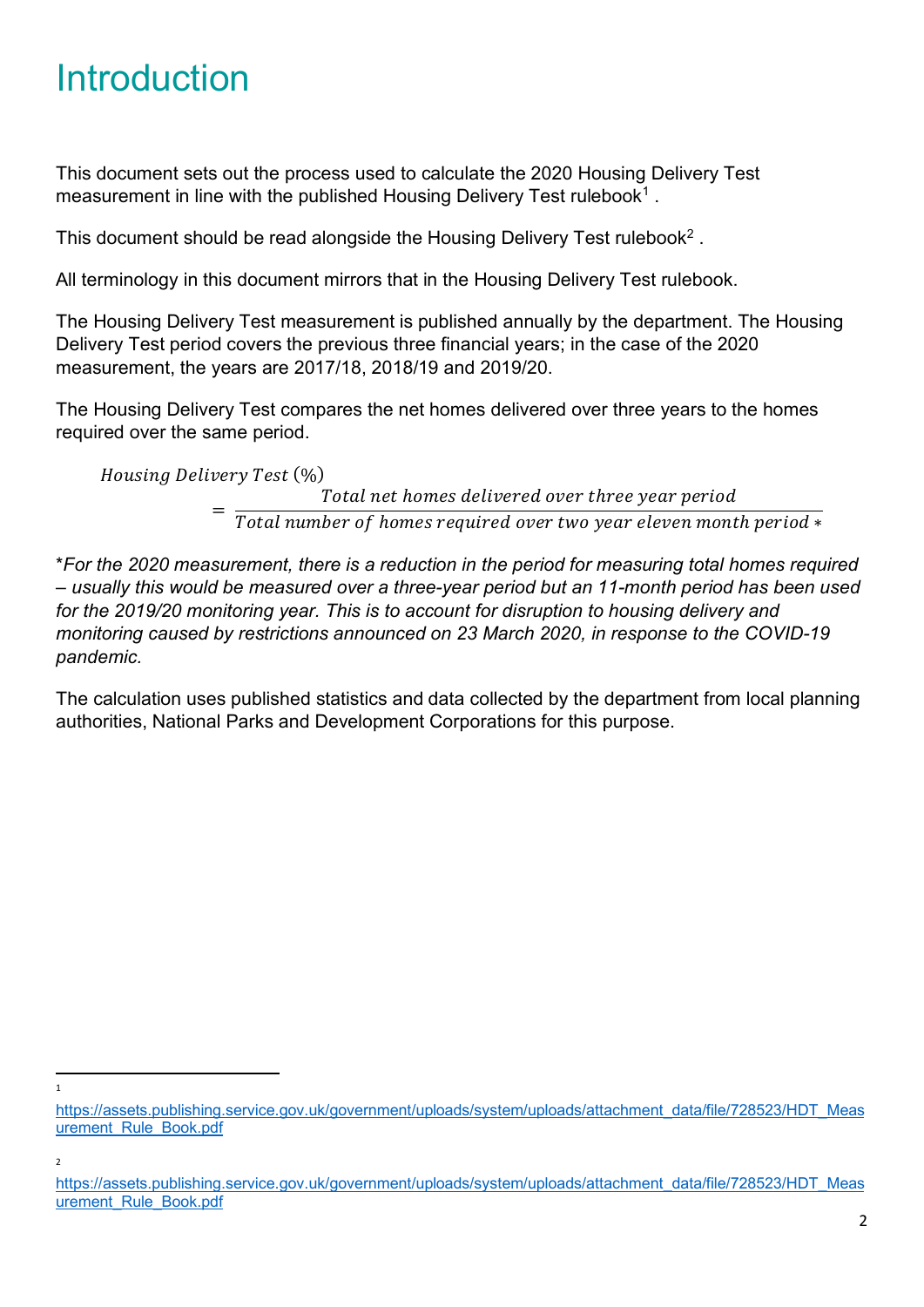## Calculating the homes required

**To calculate the total net homes required over the Housing Delivery Test period, the calculations draw on:**

- Annual average household growth over a ten-year period. This is calculated for one of the test years by authority, based on household projections<sup>[3](#page-2-0)</sup>. The household projections used are the 2014-based projections for the 2017/18[4](#page-2-1) test year.
- Local housing need. This is calculated in line with the Housing and Economic Needs Assessment Planning Practice Guidance<sup>5</sup>. For the 2020 HDT, the test years 2018/19 and 2019/20 use local housing need instead of annual average household growth for the calculation of the housing requirement. In order to calculate the minimum annual housing need figure using the standard method, MHCLG use the following inputs:
	- $\circ$  The projected average annual household growth over a 10-year period based on 2014based household projections for both 2018/19 and 2019/20 test years.
	- $\circ$  For the 2018/19 measurement year, adjustment for affordability using the 2017 affordability ratio (affordability ratio for the previous calendar year) published 26 April 2018[6.](#page-2-3) For the 2019/20 measurement year, adjustment for affordability using the 2018 affordability ratio published 28 March 2019[7.](#page-2-4)
	- o An appropriate cap based on the local authority's plan status at 1 April 2018 for 2018/19 measurement year and at 1 April 2019 for 2019/20 measurement year (where relevant).
- Local plan information<sup>[8](#page-2-5)</sup>; both the most recent local plan and the previous local plan. Only local plans which set out an authority's housing requirement are used. Data collected include: the adoption date, start date, end date, housing requirement including trajectories, joint plan requirements, traveller site requirements, any unmet need which has been given to or taken from other authorities (agreed in a local plan), and whether the plan has been reviewed and the outcome of this review (see Plan Reviews).

<span id="page-2-0"></span> $3$  Household projections as available at the 1<sup>st</sup> April of the corresponding test year, for example in 2019/20 year this will be 1<sup>st</sup> April 2019. Annual average household growth is calculated by calculating the total household growth between the test year and ten years in the future, then dividing by ten. For the test year 2017/18 the 2014 household projections are used. The total household growth over this period is calculated by taking the difference between the number of households in 2017 and 2027. This is converted into an annual average by dividing this total change by ten.

<span id="page-2-1"></span><sup>4</sup> <https://www.gov.uk/government/statistical-data-sets/live-tables-on-household-projections>

<span id="page-2-2"></span><sup>5</sup> <https://www.gov.uk/guidance/housing-and-economic-development-needs-assessments> 6

<span id="page-2-3"></span>[https://www.ons.gov.uk/peoplepopulationandcommunity/housing/bulletins/housingaffordabilityinenglandandwales/201](https://www.ons.gov.uk/peoplepopulationandcommunity/housing/bulletins/housingaffordabilityinenglandandwales/2017) [7](https://www.ons.gov.uk/peoplepopulationandcommunity/housing/bulletins/housingaffordabilityinenglandandwales/2017) 7

<span id="page-2-4"></span>[https://www.ons.gov.uk/peoplepopulationandcommunity/housing/bulletins/housingaffordabilityinenglandandwales/201](https://www.ons.gov.uk/peoplepopulationandcommunity/housing/bulletins/housingaffordabilityinenglandandwales/2018) [8](https://www.ons.gov.uk/peoplepopulationandcommunity/housing/bulletins/housingaffordabilityinenglandandwales/2018)

<span id="page-2-5"></span><sup>&</sup>lt;sup>8</sup> The department collected local plan information from authorities using DELTA webform. In some instances, the information as submitted was adapted for the Housing Delivery Test 2020 measurement and decisions about what information to use were decided on a case by case basis. For example, where plans were adopted following the submission of data from local authorities, information has been sourced from the published plans.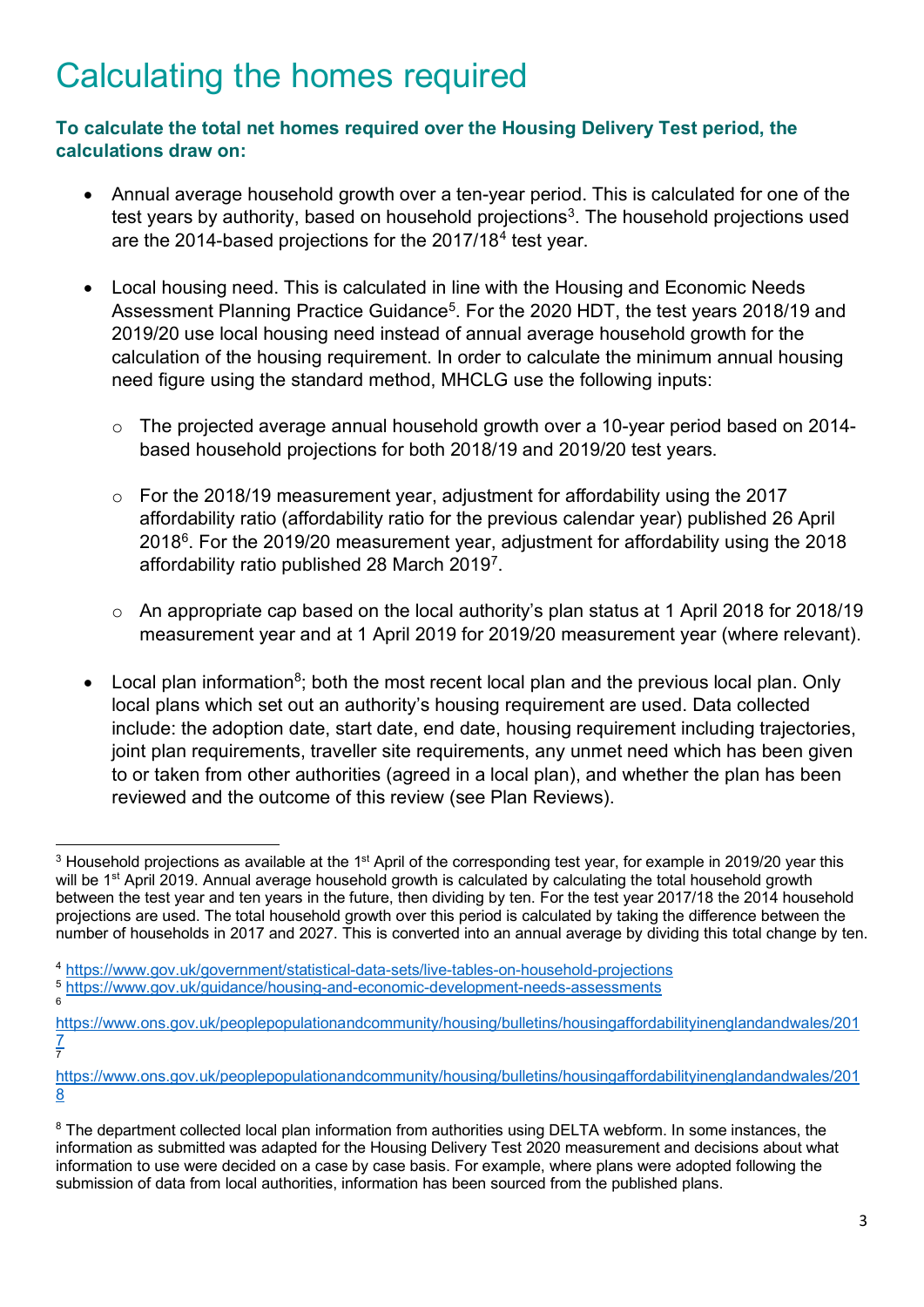- Current London Plan annual borough targets 2015-2025[9](#page-3-0)
- Plan Reviews for determining whether the requirement for a plan review<sup>[10](#page-3-1)</sup> deeming that policies do not require updating has been satisfied, for the purposes of Housing Delivery Test, the authority must have  $11$ :
	- o Published assessment of the strategic housing requirement policy (or policies) within 5 years of adoption of such policies; and
	- o As part of the review concluded that such policies do not require updating.
- Once the requirement data has been identified, we also consider whether the authority are to be treated jointly (as part of a joint plan), or if the authority has recently re-organised to form a new local planning authority. Further details are provided below.

#### **Covid-19 Adjustment for the 2020 Housing Delivery Test Measurement**

**To reflect the temporary disruption caused by the first national lockdown announced on 23 March 2020, the period for measuring the homes required in 2019/20 has been reduced by 1 month. As 'homes required' data (detailed above) can be calculated by the day, the 19/20 'homes required' measurement period has been reduced by 31 days.**

Given the wide-ranging status and characteristics of local plans across England, the exact process to calculate results varied. Below sets out the steps taken for all authorities and then goes through individual steps taken contingent on the plan status and characteristics which affect the application of the Housing Delivery Test.

#### **For every local planning authority, the following steps were taken:**

- 1. Annual average household growth over ten years is calculated based on the household projections available as at 1st April in 2017 (for 2017/18 year) and local housing need, using the standard method (as set out above) in 2018/19 and 2019/20 respectively.
- 2. In some cases, annual average household growth / local housing need may be negative for one or more of the years being tested. In these instances, all three years of the household growth including negative values are summed. If the three-year summed result is a negative value, this is set to zero. If the sum of the three years of annual household growth is positive (despite one or more negative years), the figure is not changed.

<span id="page-3-0"></span><sup>9</sup> [https://www.london.gov.uk/what-we-do/planning/london-plan/current-london-plan/london-plan-chapter-three-londons](https://www.london.gov.uk/what-we-do/planning/london-plan/current-london-plan/london-plan-chapter-three-londons-people/policy)[people/policy](https://www.london.gov.uk/what-we-do/planning/london-plan/current-london-plan/london-plan-chapter-three-londons-people/policy)

<span id="page-3-1"></span><sup>10</sup> Regulation 10A of The Town and Country Planning (Local Planning)(England) Regulations 2012 (as amended) requires local planning authorities to make an assessment of whether their local plan remains up to date at least every five years from adoption.

<span id="page-3-2"></span><sup>&</sup>lt;sup>11</sup> Please note: any conclusion reached on a plan review relates solely to whether a review has been carried out, so that MHCLG can calculate the Housing Delivery Test, (as set out in paragraph 12 and footnote 8 of the Housing Delivery Test Rule Book). Any such conclusion does not indicate that the Secretary of State for Housing, Communities and Local Government endorses or makes any other judgement on status of a particular plan, or review for decision or plan making purposes.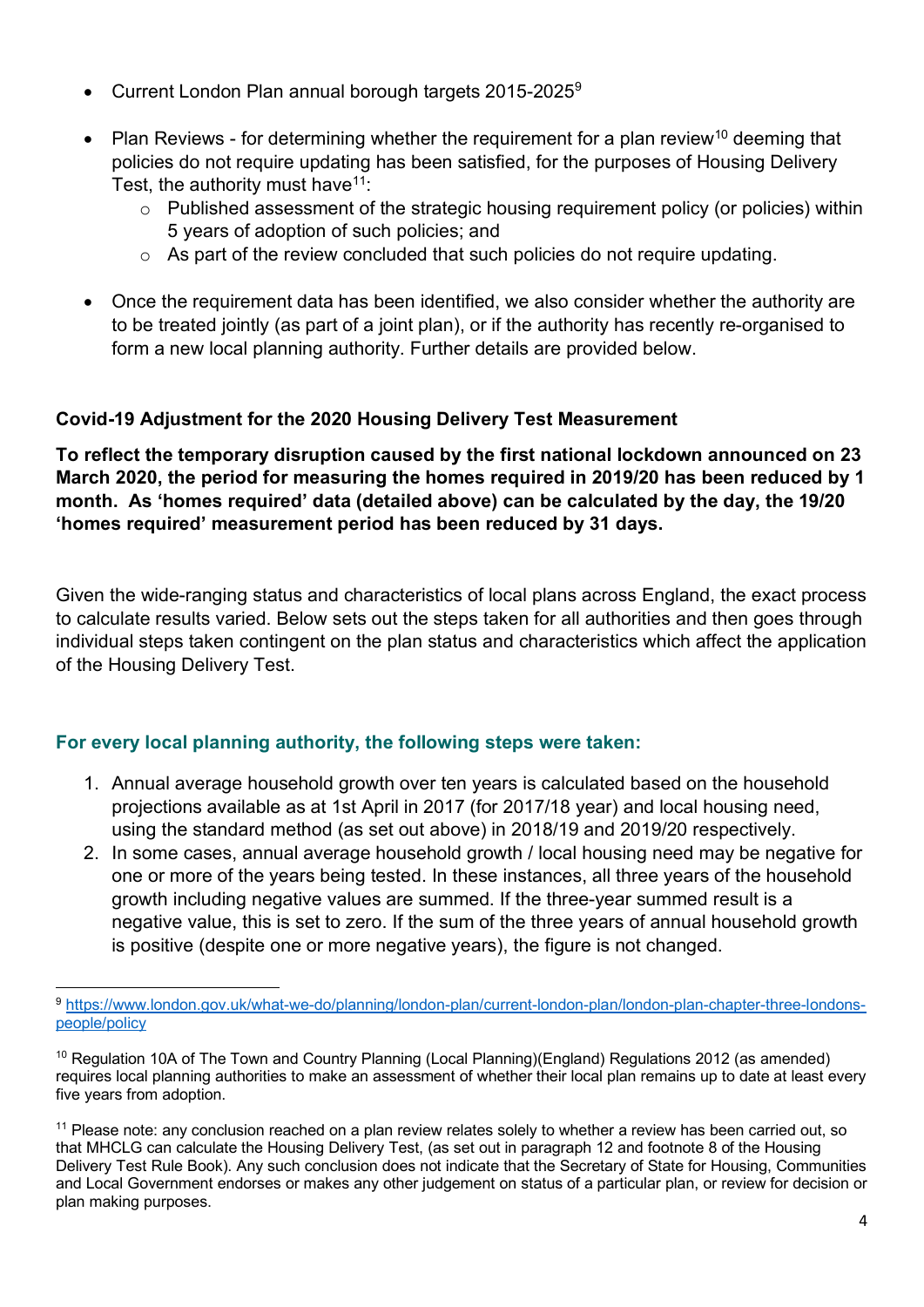- 3. Net unmet need is calculated for each authority by summing all the need taken (the authority becomes responsible for delivering this housing) and taking away all need given (the authority is no longer responsible for this housing).
- 4. To convert this into an annual figure, the number of years the plan covers is calculated by taking the difference between the start date of the plan and the end date of the plan, by classifying both the start date and end date as days the plan covers. The total net unmet need figure by authority is then divided by the total plan period.
- 5. The annual net unmet need for each authority is then added to the annual average household growth in 2017/18 and to local housing need in 2018/19 and 2019/20.

#### **In addition to steps 1 to 5, for an authority without an 'up to date' [12](#page-4-0) local plan the following steps were taken:**

6. The housing requirement is based on the household growth / local housing need, plus unmet need figure, set out in an adopted plan, (as calculated in steps 1 to 5 above) for each year. Since there is no 'up to date' local plan, the 'lower of' policy does not change the total number of homes required. The exception to this is where the authority is covered by a Spatial Development Strategy (SDS), see 'London Boroughs'.

#### **In addition to steps 1 to 5, for an authority with an 'up to date' local plan for the entire Housing Delivery Test period the following steps were taken:**

- 7. The housing requirement is based on the annual target from the most recent plan for each year. If the local plan includes a stepped requirement then the annual target from the stepped requirement corresponding to the relevant period is used.
- 8. The number of homes required each year is based on the lower of the housing requirement in local plans or household growth / local housing need plus unmet need, this is carried out for each of the three years.
- 9. The final number of homes required sums each year's lower figure to calculate the threeyear total number of homes required.

#### **In addition to steps 1 to 5, for an authority with a plan which is partially 'up to date' during the Housing Delivery Test period the following steps were taken:**

- 10.The housing requirement is based on the annual target from the most recent plan for each year. If the local plan includes a stepped requirement then the annual target from the requirement corresponding to the relevant period is used, and the steps below are applied in the same way.
- 11.If the plan becomes 'out of date' then from this point onwards the housing requirement is based on annual average household growth / local housing need plus unmet need depending on the test year.
- 12.If the plan becomes 'out of date' midway through a year, a weighted average for that year is calculated. This means that for as many days that the plan was 'up to date' within a test year, the annual target is used. For the remainder of the year, annual average household growth / local housing need plus unmet need is used.

<span id="page-4-0"></span> $12$  An 'up to date plan' for the purposes of the Housing Delivery Test is a plan with an adopted housing requirement which is less than five years old, or is older than five years old and has been reviewed and found not to require updating.

An -'Out of date' plan for the purpose of the Housing Delivery Test, is a plan with an adopted housing requirement which is five years old or older and: has not been reviewed or a review has been carried out after the 5 year deadline or a plan review has found that the strategic housing policies require updating.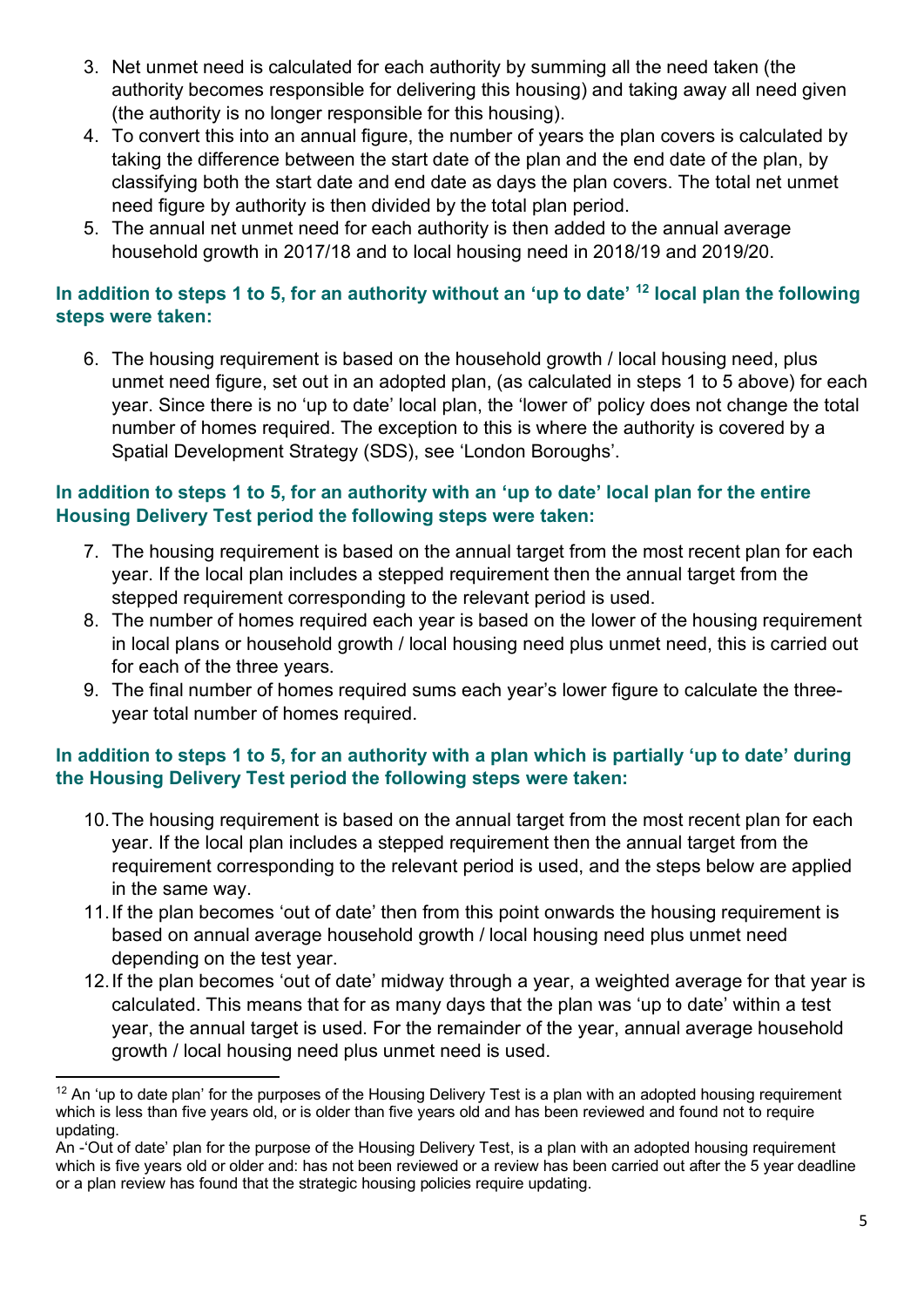- 13.The number of homes required each year over the three-year period is based on the lower of the housing requirement or household growth / local housing need plus unmet need for each year.
- 14.In this instance, the housing requirement in a given test year could be:
	- a. The target from the plan (if the plan is 'up to date' for the full year);
	- b. A weighted average of the target from the plan and annual average household growth (for the test year 2017/18) or local housing need (for the test years 2018/19 and 2019/20) plus unmet need (if the plan is only 'up to date' for part of the year);
	- c. Household growth plus unmet need for test years 2017/18 (if the plan is 'out of date' for the full year); or
	- d. Local housing need plus unmet need, for test year 2018/19 and 2019/20 (if the plan is 'out of date' for the full year).
- 15.For each individual year that the annual target is greater than annual average household growth plus unmet need or in the case of 2018/19 and 2019/20 the local housing need plus unmet need, the lower figure is used.
- 16.The final number of homes required sums each year's lower figure to calculate the threeyear total number of homes required.
- 17.As above, if an authority adopts a plan which covers the latter part of the Housing Delivery Test period then prior to the period the plan covers, annual average household growth / local housing need plus unmet need is used. From the point following the plan start date, the housing target from this is used (using the relevant stepped requirement where appropriate). The 'lower of' policy is applied in the same way, comparing the housing requirement in each year to either annual average household growth plus net unmet need or in the case of 2018/19 and 2019/20 local housing need plus net unmet need.

#### **In addition to steps 1 to 5, for an authority with a previous plan which was 'up to date' for part of the Housing Delivery Test period and whose current plan was 'up to date' for part of the Housing Delivery Test period the following steps were taken:**

- 18.If the previous plan is 'up to date' for part of the Housing Delivery Test period, but the current plan start date encompasses the Housing Delivery Test period that the previous plan covered, the most recent plan is used and the previous plan is not.
- 19.If the previous plan is 'up to date' for part of the Housing Delivery Test period and this period does not overlap with the current plan, then the previous plan is used for as long as it is valid. After this period the most recent plan is used.
- 20.If there is a period where there is no plan, then annual average household growth / local housing need plus net unmet need is used for this period.
- 21.Where the periods above do not align with a test year, a weighted average for that year is calculated. This means that for as many days that the previous plan was 'up to date' within a test year, the annual target from that plan is used. For the remainder of the year, either the current plan or annual average household growth / local housing need plus unmet need (depending on the status of the current plan) is used.
- 22.The 'lower of' policy for each year is applied based on the housing requirement and annual average household growth / local housing need plus net unmet need. The final number of homes required sums each year's lower figure to calculate the three-year total number of homes required.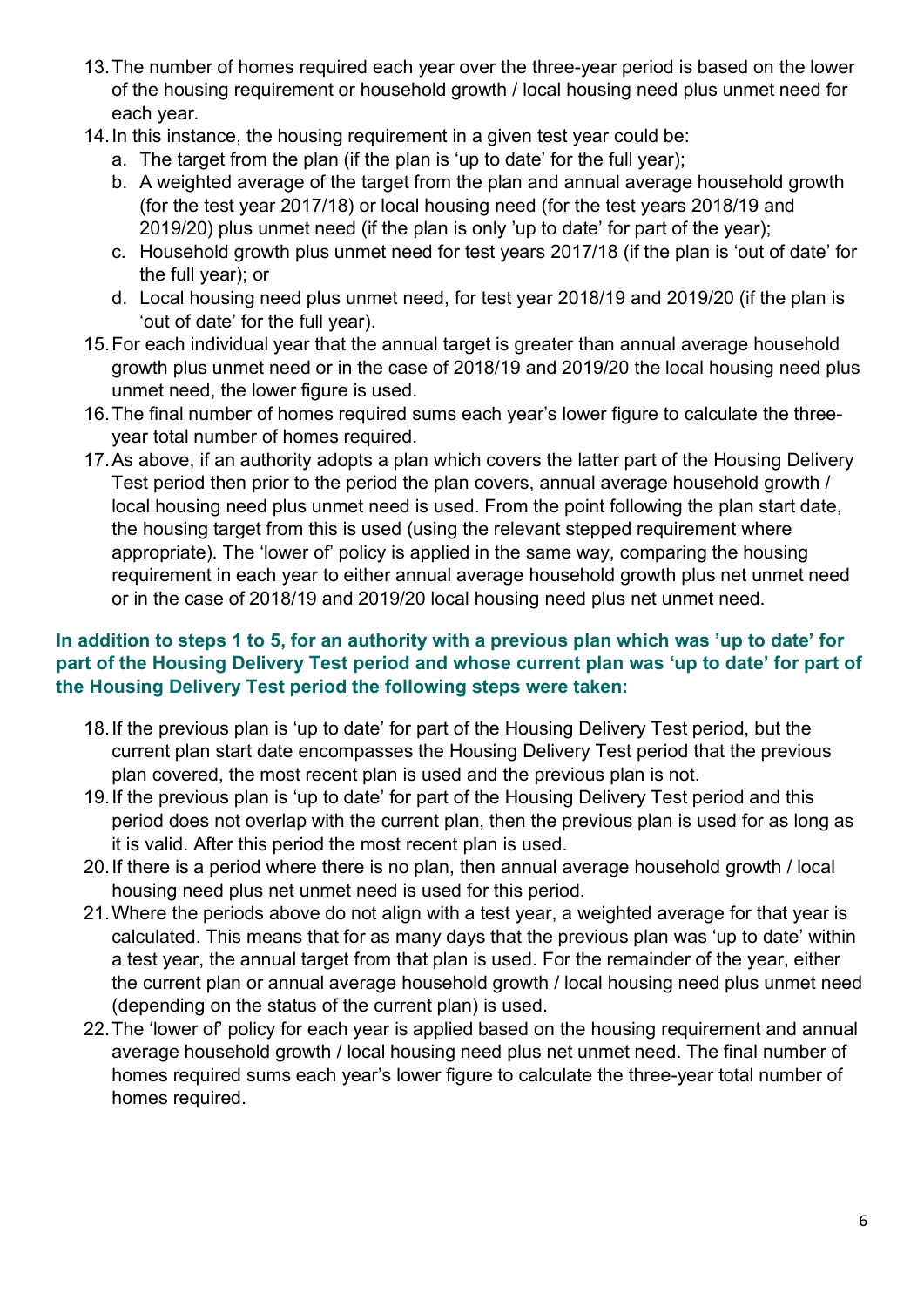#### **In addition to steps 1 to 5, for a London borough including Development Corporations with full plan making and decision-making powers[13](#page-6-0) the following steps were taken:**

- 23.London Boroughs are treated the same as other authorities except where there is no 'up to date' plan the most recent adopted London Plan annual target<sup>14</sup> is deferred to. In the instance where the London Plan becomes over five years old, household growth / local housing need would be used as the basis of requirement. If a London Borough has a previous plan that was 'up to date' for part of the Housing Delivery Test period, then this plan is used for the period it applies for.
- 24.If the borough plan becomes 'out of date' midway through the year, a weighted average for that year is calculated. This means that for as many days that the plan was 'up to date' within a test year, the annual target is used. For the remainder of the year, the annual borough target from the London Plan is used.
- 25.Similar to step 24, if the borough plan and London plan both become 'out of date' part way through the year, the requirement for the remainder of the year is either housing growth / local housing need plus unmet.
- 26.If the borough plan includes a stepped requirement then the annual target from the requirement corresponding to the relevant period is used, and the steps above are applied in the same way.
- 27.The number of homes required each year over the three-year period is based on the lower of the housing requirement or housing growth / local housing need plus unmet need in each year.
- 28. In this instance, the housing requirement in a given test year could be one of the following:
	- a. The target from the borough plan (if the plan is 'up to date' for the full year);
	- b. Annual borough target from the 'up to date' London Plan (if the borough plan is not 'up to date' for the full year);
	- c. A weighted average of the target from the borough plan and annual borough target from the London Plan (if the plan is only 'up to date' for part of the year);
	- d. A weighted average of the target from the previous boroughs plan and the weighted average from the current borough plan (if the previous plan is 'up to date' for part of the period, and the current borough plan follows directly from this);
	- e. A weighted average of the target from the previous borough plan and the annual borough target from the current London Plan (if the previous plan is 'up to date' for part of the year and there is no current borough plan to cover the rest of the test year period); or
	- f. A weighted average of the target from the previous borough plan, the borough target from the current London Plan and the target from the current borough plan (if the previous plan is 'up to date' for part of the period, and the current borough plan follows indirectly from this meaning the London Plan is relied on in the interim period).
	- g. A weighted average of the target from the previous borough plan, the current borough plan, the borough target from the current London plan and then either housing growth or local housing need; if the previous borough plan, current borough plan and London plan are all 'out of date' for part of the period, then

<span id="page-6-0"></span><sup>&</sup>lt;sup>13</sup> There is no 2020 Housing Delivery Test result for Old Oak and Park Royal Development Corporations as they have been recently created and do not have published targets against which to be measured.

<span id="page-6-1"></span> $14$  The London Plan figure remains valid for five years from the date of adoption, even where the plan is undergoing a revision.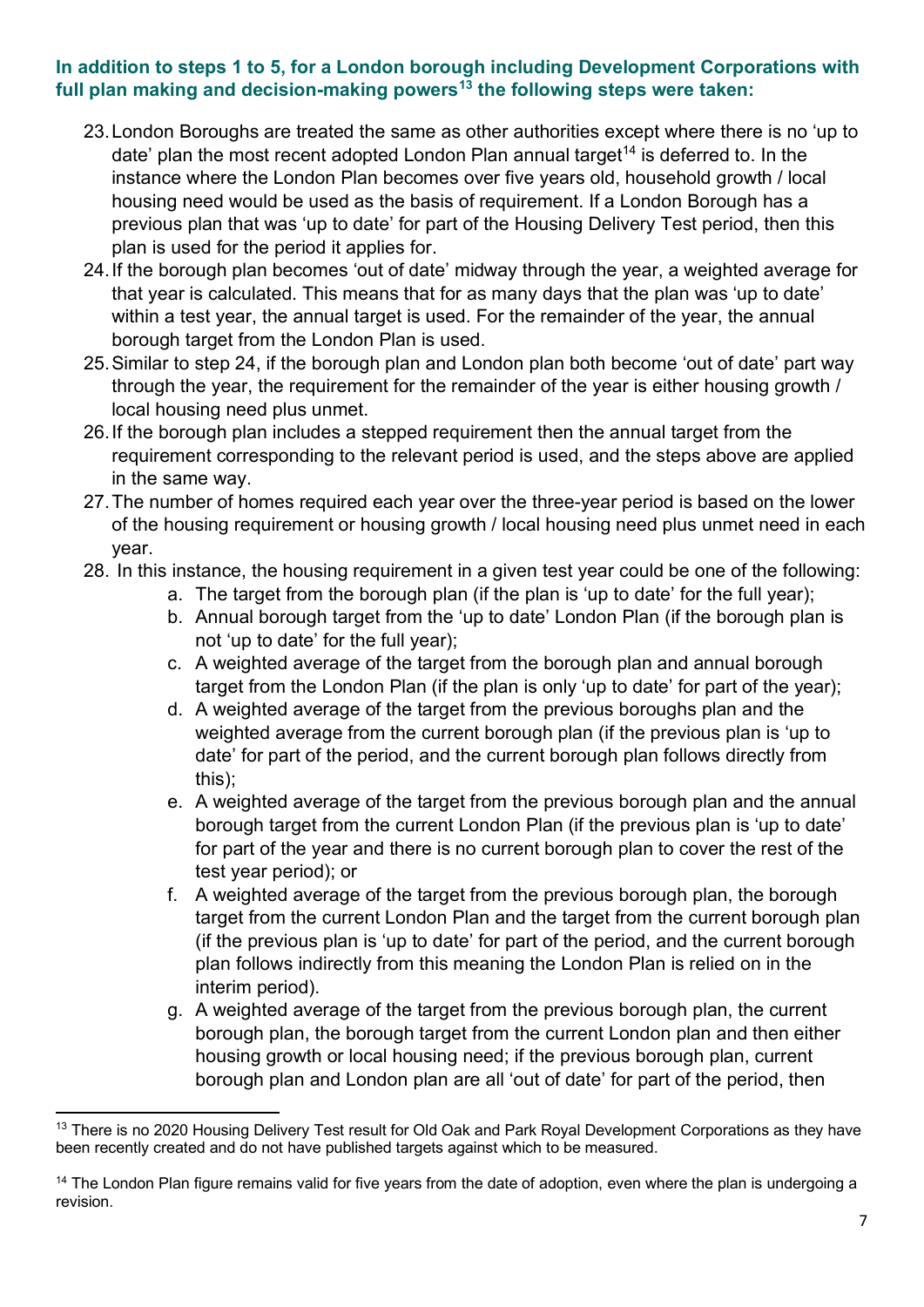housing growth or local housing need is relied on to cover the rest of the test period.

- 29. The final number of homes required is the sum of each year's lower figure to calculate the three-year total number of homes required.
- 30. **The London Legacy Development Corporation's** housing requirement is based on their local plan or London Plan target in the same way as other London boroughs. Given there is no separately published annual average household growth or local housing need, the 'lower of' policy is not applied. Therefore, the target from their local plan is their final number of homes required.

#### **In addition to steps 1 to 5, for authorities covered by a joint plan with a joint requirement the steps below were taken:**

- 31.Where authorities have an 'up to date' joint plan and are being **measured jointly** for the purpose of the Housing Delivery Test the housing requirement set out in the joint plan is used.
- 32.If the joint plan becomes 'out of date' during the test period then a weighted average for the year is calculated; using the joint plan target up to this point and from then onwards the total household growth plus net unmet need across all of the component local authorities is used.
- 33.In test years 2018/19 and 2019/20, the local housing need figure for joint plan authorities plus net unmet need is used rather than household growth plus net unmet need.
- 34.For each individual year that the joint annual housing requirement is greater than the joint annual average household growth / local housing need plus unmet need, the lower figure is used.
- 35.The final number of homes required sums each year's lower figure to calculate the threeyear total number of homes required.

#### **In addition to steps 1 to 5, for authorities that have recently reorganised to form new unitary or single-tier authorities, the steps below were taken:**

- 35.Local authorities who formed new authorities (unitary or new lower-tier authorities) have their Housing Delivery Test published on the former authorities basis for the first year following reorganisation; for example Buckinghamshire who formed in April 2020 have their results published at the former/legacy (predecessor) local planning authorities. Every result after this (the second year following reorganisation onwards) is published at the new (reorganised) authority boundary. This year's Housing Delivery Test will be the second set of results published for those authorities who reorganised on 1 April 2019, and therefore are published at the reorganised authority level.
- 36.In order to calculate the 'homes required' for these areas, steps 1 to 5 (and as appropriate steps 6 to 34) were carried out based on the predecessor authority boundaries. The homes required for the predecessor areas was then added together to produce a 'homes required' for the whole of the reorganised authority. Following reorganisation national statistics are published at the new authority level, however affordability ratios at predecessor authority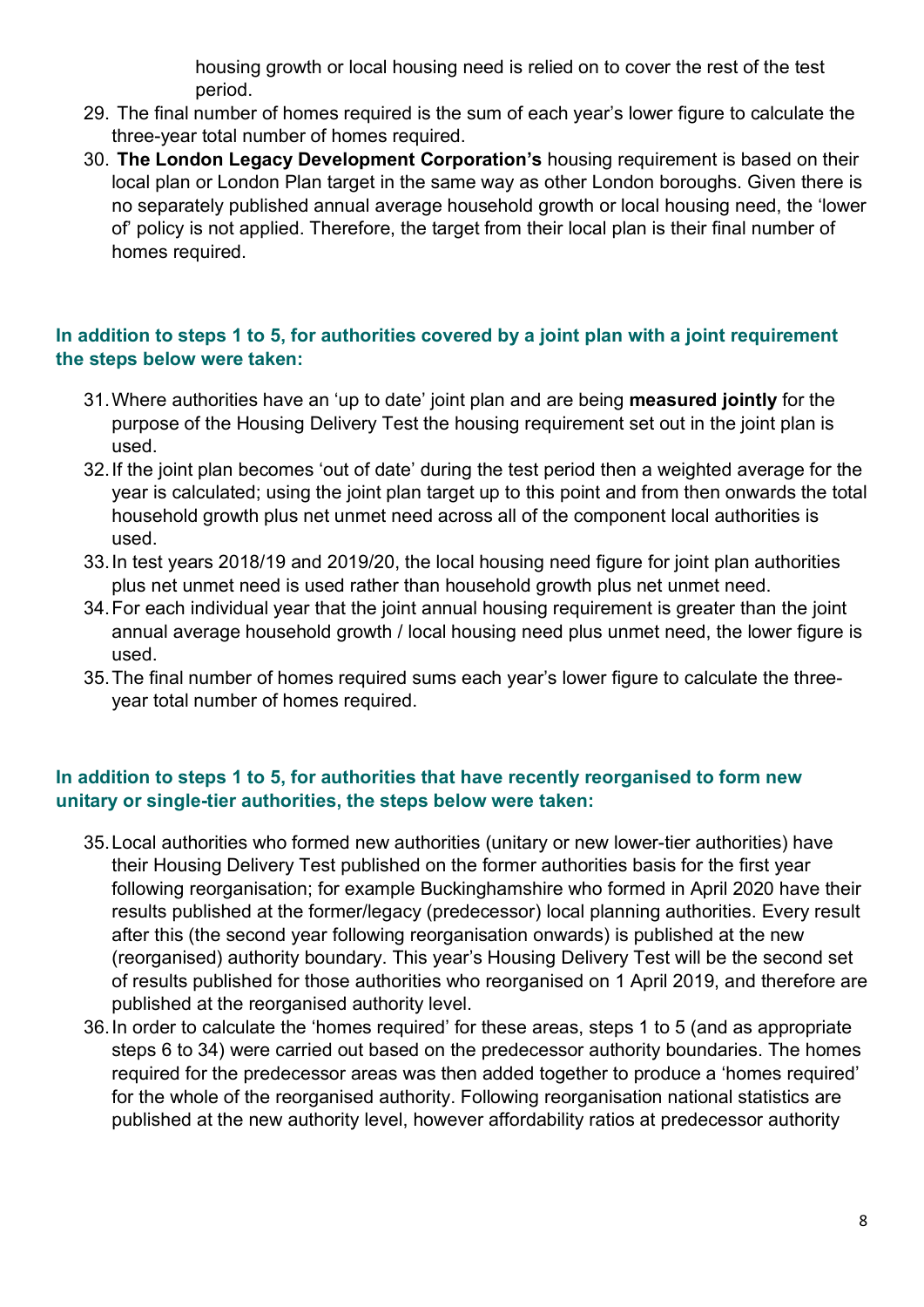levels<sup>[15](#page-8-0)</sup> were published by the ONS; these were used to calculate Local Housing Need for the test year 2019/20 (as of 1 April 2019).

37.The exceptions to the approach set out in paragraph 35, are the unitary authorities of Dorset, and Bournemouth, Christchurch & Poole, who have had their Housing Delivery Test published at their predecessor authority boundaries. This is because the predecessor authorities of East Dorset and Christchurch have a joint plan with joint plan requirement (adopted in April 2014), straddling the two new unitary areas, this requirement cannot be disaggregated and therefore requirements cannot be attributed to the new authorities. This means that the summing of the predecessor authority requirements set out in step 36 has not been applied for these authorities.

#### **The housing requirement for travellers:**

In addition to steps 1 to 5 and the relevant process depending on local plan status, where applicable the requirement for traveller accommodation<sup>[16](#page-8-1)</sup> is added to the housing requirement.

This addition takes place prior to the application of the "lower of" policy which compares the housing requirement (containing the travellers housing requirement) and the annual average household growth / local housing need plus net unmet need, choosing the lower for each year as the number of homes required for that test year

The travellers housing requirement is calculated through the steps below:

- 38.The traveller accommodation requirement is based on the traveller's annual target from the most recent plan for each year. If the local plan contains no traveller's requirement then no adiustment is made.
- 39.Where there is a traveller's requirement, and the plan becomes no longer 'up to date' then from this point onwards the traveller's adjustment is no longer made.
- 40.If the plan is no longer 'up to date' midway through a year, then for as many days that the plan was 'up to date' within a test year, the travellers annual target is used (apportioned based on how many days this was 'up to date'). For the remainder of the year, no travellers housing requirement is added.
- 41.If the local plan includes a stepped requirement for the traveller's requirement, then the annual target from the requirement corresponding to the relevant period is used, and the steps above are applied in the same way.

#### **Reducing the requirement for test year 2019/2020.**

- 42.In line with the decision to reduce the requirement for the test year 2019/2020 as a result of COVID-19 lockdown in March 2020, all housing requirements that utilise current local or borough plans, the London plan and/or previous plans are only measured up until the  $1<sup>th</sup>$ March 2020.The remaining month is discounted from the housing requirement for this test year.
- 43.Housing requirements that utilises local housing need plus unmet need are weighted to account for 11 months of 2019/2020.
- 15

<span id="page-8-0"></span>[https://www.ons.gov.uk/peoplepopulationandcommunity/housing/adhocs/12172housepricetoworkplacebasedearningsr](https://www.ons.gov.uk/peoplepopulationandcommunity/housing/adhocs/12172housepricetoworkplacebasedearningsratioforformerlocalauthorities) [atioforformerlocalauthorities](https://www.ons.gov.uk/peoplepopulationandcommunity/housing/adhocs/12172housepricetoworkplacebasedearningsratioforformerlocalauthorities)

<span id="page-8-1"></span> $\frac{16}{16}$  Meeting the definition in Planning Policy for Traveller Sites (August 2015)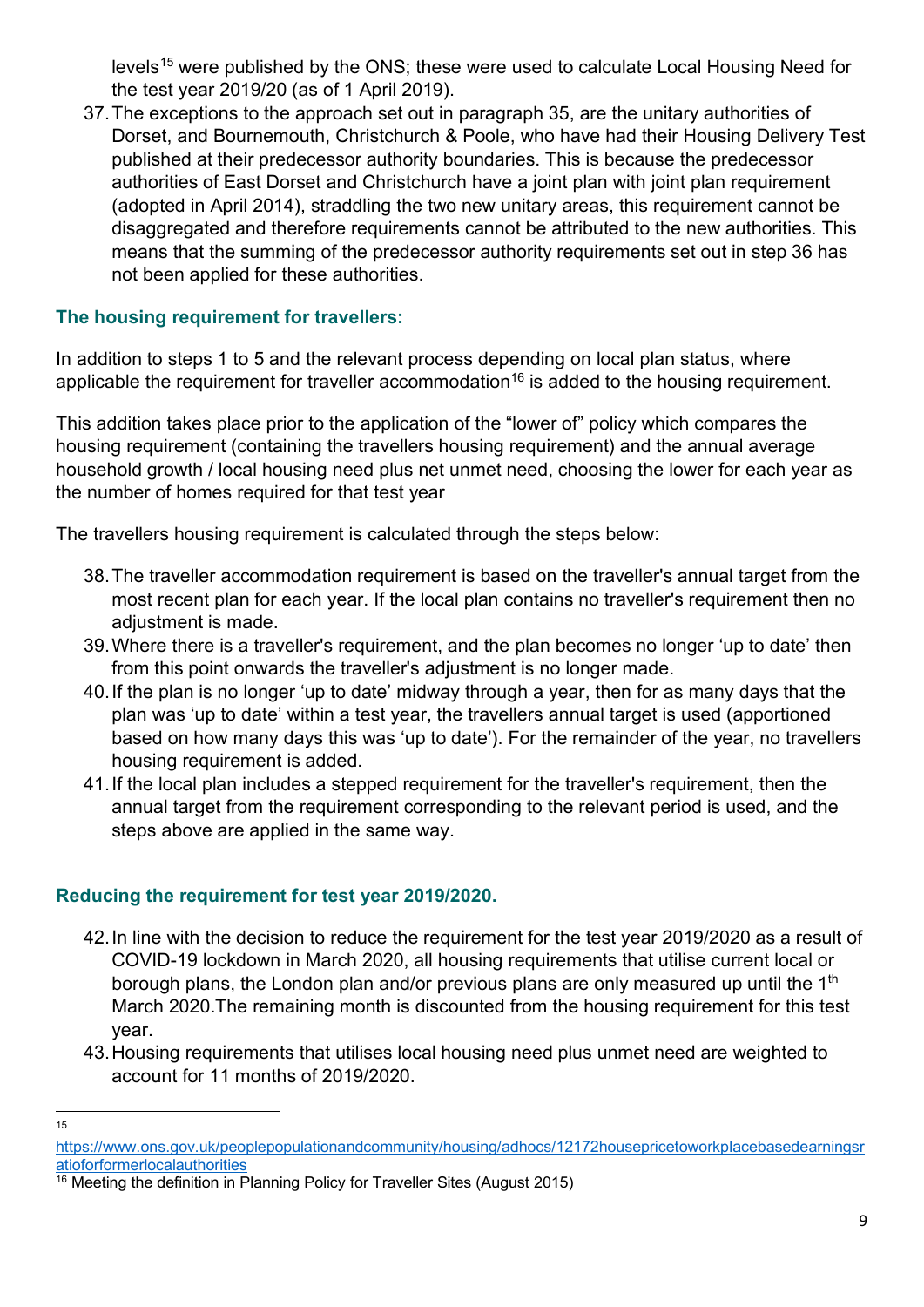44.Where the requirement for the test year 2019/20 is a combination of any number of local plans, borough plans, previous plan and local housing need plus unmet need, the appropriate weighting is applied as per the time of the test year each requirement represents.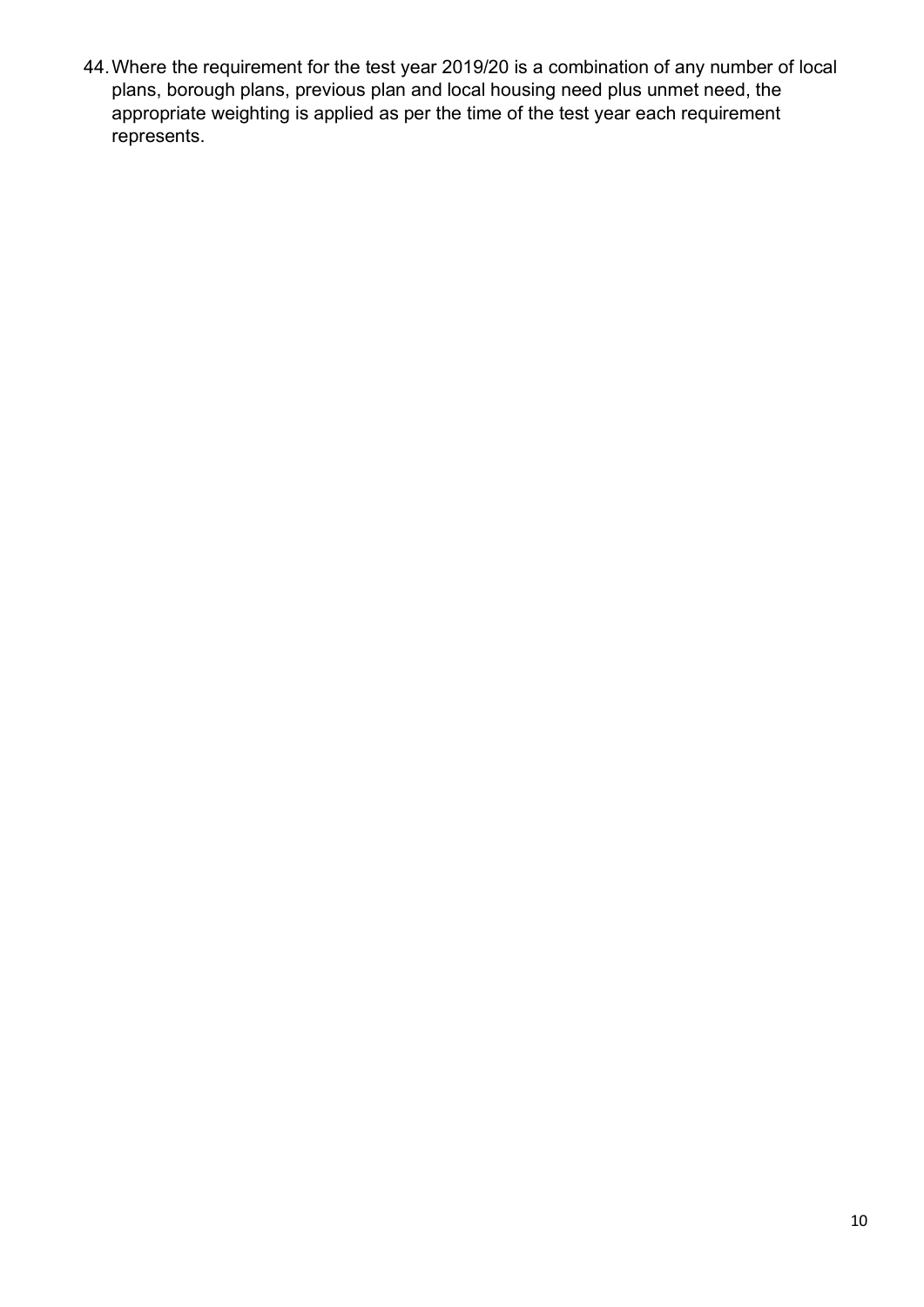### Calculating the homes delivered

### **To calculate the total net homes delivered over the three-year period the calculations draw on:**

- Net additional dwellings<sup>17</sup> by local authority district, England 2001-02 to 2019/20<sup>18</sup>.
- Housing supply; communal accommodation, component flows of by local authority district, England 2017/18, 2018/19 and 2019/20 (published as part of the Housing supply; net additional dwellings, England release<sup>19</sup>).
- Number of students in student only households by the number of bedrooms where all students are aged 18 and over. Office for National Statistics based on [20](#page-10-3)11 census<sup>20</sup>.
- Age of Household Reference Person by number of adults in household where all household reference persons are aged 16 and over, Office for National Statistics based on 2011  $census<sup>21</sup>$  $census<sup>21</sup>$  $census<sup>21</sup>$ .
- Data supplied to the department by local planning authorities and National Parks about the number of homes within a local planning authority boundary that were delivered in a National Park, 2017/18, 2018/19 and 2019/20; and
- Data supplied to the department by the Greater London Authority about housing completions in the London Legacy Development Corporation that was within different local authority boundaries, Residential Completions between 01/04/2019 and 31/03/2020 by planning authority from London Development Database.

#### **To calculate the homes delivered, the steps taken were:**

- 1. For each local planning authority, net additional dwellings for the test years are used as the starting point. These are then adjusted in a number of ways
- 2. For each authority, there is an estimate of the number of net dwellings that would be freed up from the net additional student and other communal accommodation built over the threeyear period. This is calculated by dividing each authority's student bedrooms annual net change by the national ratio **(2.5)** and each authority's other communal bedrooms annual net change by the national ratio **(1.8).**
- 3. Adjust the net additional dwellings for each authority by the annual estimate of the number of dwellings which would be required in the absence of the net communal accommodation

<span id="page-10-0"></span><sup>&</sup>lt;sup>17</sup> As defined in the Housing Flow Reconciliation guidance. Net additions measure the absolute increase in stock between one year and the next, including other losses and gains (such as conversions, changes of use and demolitions).

<span id="page-10-1"></span><sup>18</sup>Net Additional dwellings Live [Table 122](https://assets.publishing.service.gov.uk/government/uploads/system/uploads/attachment_data/file/938199/Live_Table_122.ods)

<span id="page-10-2"></span><sup>&</sup>lt;sup>19</sup> Housing Supply: net additional dwellings: Communal Accommodation (Bedspaces)2017-18, 18-19, 19-20 [Table 124](https://assets.publishing.service.gov.uk/government/uploads/system/uploads/attachment_data/file/938220/Live_Table_124.ods)

<span id="page-10-3"></span> $20$  Used to calculate the national average number of adult students living in a student only household where all students are aged 18 and over (2.5). This table, specifically commissioned for this purpose, is published by the [ONS:](https://www.ons.gov.uk/file?uri=/peoplepopulationandcommunity/housing/adhocs/008207ct07732011censusnumberof%20studentsinstudentonlyhouseholdnationaltolocalauthoritylevel/ct07732011censusnumberofstudentsinstudentonlyhouse%20holdnationaltola.xls)

<span id="page-10-4"></span> $21$  Used to calculate the national average number of adults living in a household where all Household Reference Persons are aged 16 and over (1.8). This table, specifically commissioned for this purpose, is published by the [ONS:](https://www.ons.gov.uk/file?uri=/peoplepopulationandcommunity/housing/adhocs/008208ct07742011censusageofhou%20seholdreferencepersonhrpbynumberofadultsinhouseholdnationaltolocalauthoritylevel/ct07742011censusageofhrpbynu%20mberofadultsinhhnationaltola.xls)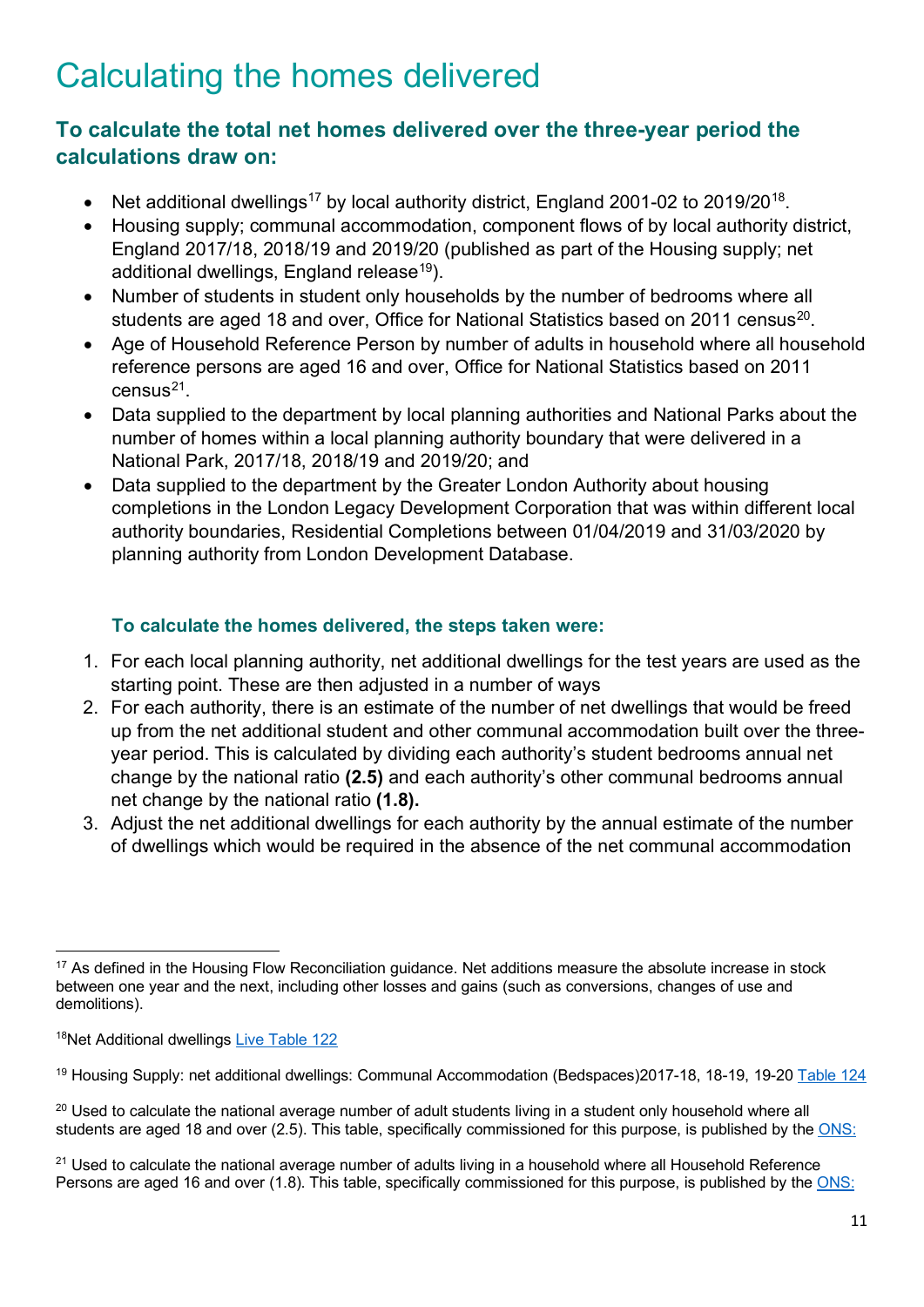bedrooms change. For the local planning authorities whose local authority boundaries overlap with a National Park<sup>[22](#page-11-0)</sup>, either:

- a. Remove the net additional homes delivered in the National Park<sup>[23](#page-11-1)</sup> each year from the net additional dwellings statistics, where the local plan contains a district-specific housing requirement which excludes the National Park area; or
- b. If tested against household growth / local housing need (when the plan is 'out of date' or by virtue of the 'lower of' policy), or their local plan has a joint housing requirement with the National Park, do not apply any adjustment to the net additional dwellings statistic for the local authority.
- 4. For those authorities who have a Joint plan, with a joint requirement and have chosen to have their Housing Delivery Test calculated jointly, in addition to Steps 1 to 4 above the 'homes delivered' (for the individual local authorities) was summed to provide a delivery total for the whole joint plan area.
- 5. For the local planning authorities whose boundaries overlap with the **London Legacy Development Corporation**, for the periods that the local planning authority's delivery is based on the **London Plan**, the net homes delivered in the London Legacy Development Corporation are removed from the net additional dwellings statistics based on the data provided to the department by the Greater London Authority.
- 6. For those authorities who reorganised in April 2019 steps 1 to 3 (and step 4 if appropriate) were followed:
	- a. in years 1 and 2 of the measurement net additional dwellings statistics were published at the predecessor authority boundaries, so these were summed to give delivery for the newly formed authority in these years; and
	- b. in year 3 the net additional dwellings statistics for the new unitary or single-tier authority was used - this was published at the new authority level.
- 7. For Dorset, and Bournemouth, Christchurch & Poole, the homes delivered was also published at the predecessor authority level (see homes required paragraphs 35 to 37) meaning:
	- a. For years 1 and 2, steps 1 to 3 above were followed, with net additional dwellings not being summed (maintained at former authority levels);
	- b. For year 3, a separate data collection was provided by the local authorities to MHCLG, which disaggregated the net additional dwellings statistic (published at the unitary boundaries) for the 2019/20 year; and
	- c. For any joint plans with joint housing requirements at the predecessor authority levels (for example East Dorset and Christchurch; and West Dorset and Weymouth & Portland) Step 5 was followed i.e. the delivery from the individual predecessor authorities was summed for those joint plan areas.
- 8. Borough plans which pre-date the formation of the London Legacy Development Corporation do not give a requirement broken down into dwellings in the borough and dwellings in the London Legacy Development Corporation; however the London Plan does give separate plan numbers. This means where the borough's requirement is based on the London Plan this will not include the homes to be delivered in the London Legacy Development Corporation. However, when the requirement is based on their own plan it will include these homes. Therefore, for the adjustment to net additional dwellings, removing those homes delivered in the London Legacy Development Corporation should only be

<span id="page-11-0"></span><sup>&</sup>lt;sup>22</sup> Household growth and local housing need are set at local authority level, containing the district local planning authority and part of National Park planning authority.

<span id="page-11-1"></span> $23$  As provided to the department by local planning authorities and National Parks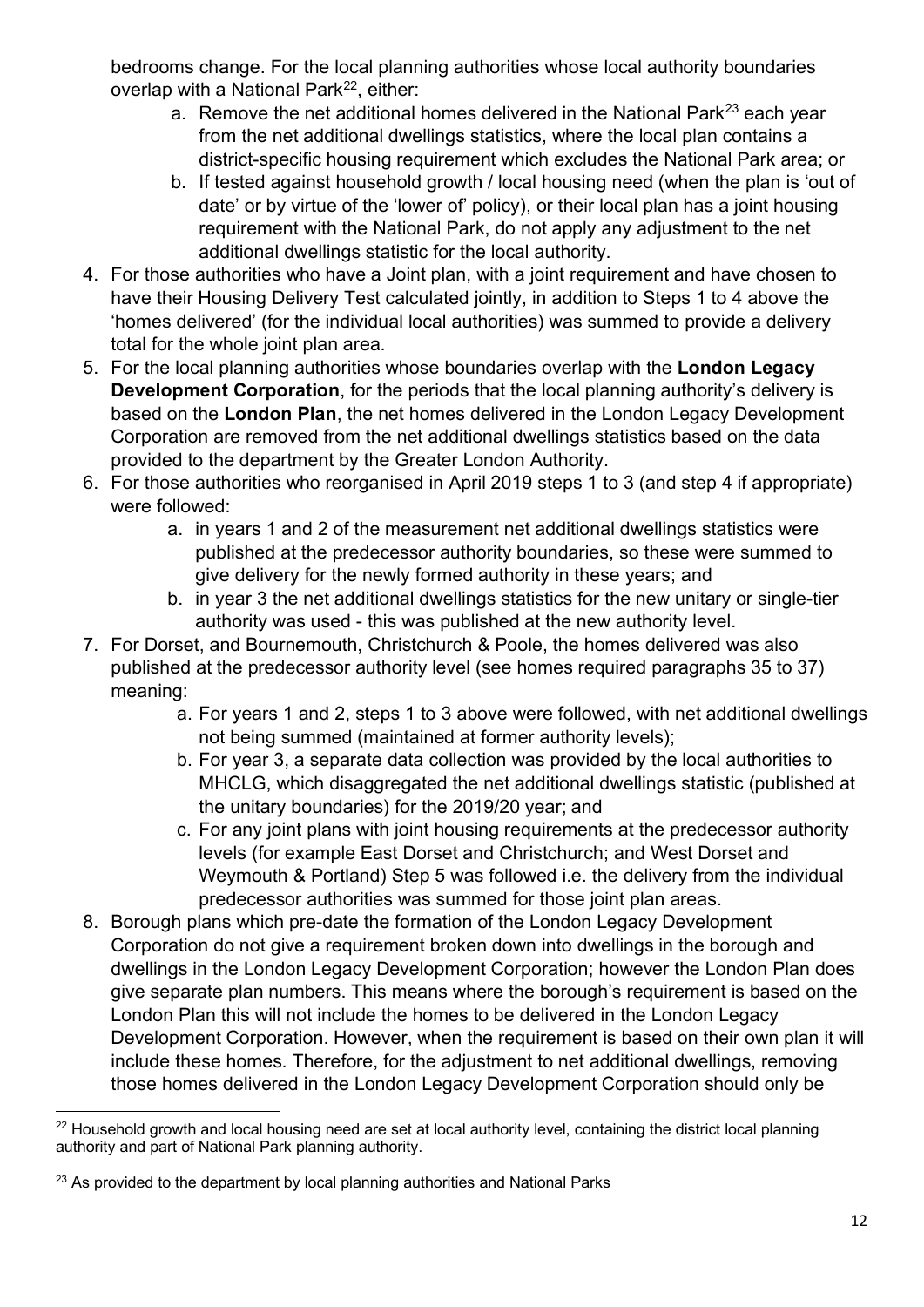applied for the period where the requirement is based on the London Plan. For these periods, neither the housing requirement nor the net additional dwellings include the homes in the London Legacy Development Corporation.

- 9. If the borough's requirement is based on different sources within a test year (for example, the borough plan and then the borough target from the London Plan) then the removal of net additional dwellings each year is scaled to the proportion of the year that the London Plan is relied upon for the housing requirement.
- 10.The final measure of the homes delivered is the sum of the annual net additional dwellings adjusted for National Park and Development Corporation delivery and the estimated net change in the dwelling stock due to the change in communal accommodation bedrooms.